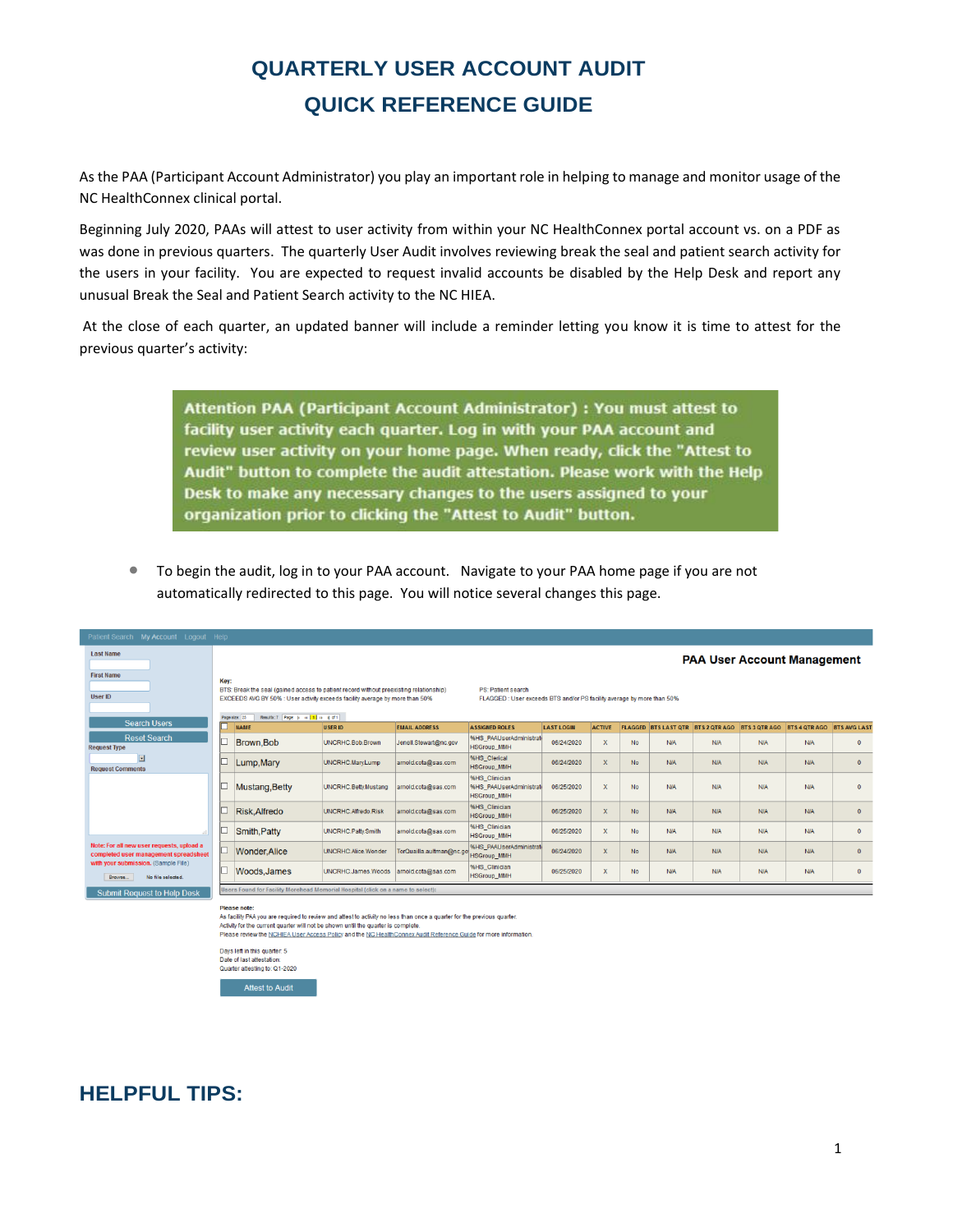|                   | My Account Logout Help |  |
|-------------------|------------------------|--|
| <b>Last Name</b>  |                        |  |
| <b>First Name</b> |                        |  |
| <b>User ID</b>    |                        |  |
|                   | <b>Search Users</b>    |  |
|                   | <b>Reset Search</b>    |  |

- **Search Users** This button refreshes your list of users.
- **Reset Search** This button resets your search fields (Last Name, First Name, User ID).

#### **KEY DEFINITIONS:**

- BTS When you attempt to open a record for a patient with whom you do not already have a recorded relationship, you will be prompted to break the seal. This activity is logged. Although there are several valid reasons a user might need to view the record,, for security purposes, this activity is logged and audited.
- PS When a user searches for a patient, an event is logged and audited.
- EXCEEDS AVG BY 50% Each user is compared to the facility average for a specific activity. If that user's activity exceeds the facility average by more than 50%, the user is flagged for your attention and possible investigation. The average is for the last full quarter only.
- FLAGGED- If a user exceeds the average for break the seal or patient search actions for the facility by more than 50%, this is set. The average is for the last full quarter only.

### **USER TABLE:**

This is a list of current users in your facility. Each row includes the user's name, user ID, inactive or active, last logon, role etc. along with BTS and PS metrics for each user.

- FLAGGED Users with "Yes" in this column have exceeded the facility average for break the seal or patient search activity by more than 50% for the previous quarter. Pay special attention to these events and report unusual activity to the NC HIEA
- BTS LAST QTR The number of break the seal actions for this user in the last full quarter.
- BTS 2 QTR AGO The number of break the seal actions for the quarter before the last full quarter. This is for historic reference.
- BTS AVG LAST QTR This is the facility average for break the seal actions in the last full quarter. Note, this average is calculated by looking at the users active in the last full quarter, adding up their break the seal actions, and dividing by the number of users active in the last full quarter. Users may have been added since this average was calculated but the cutoff is the end of the last full quarter.